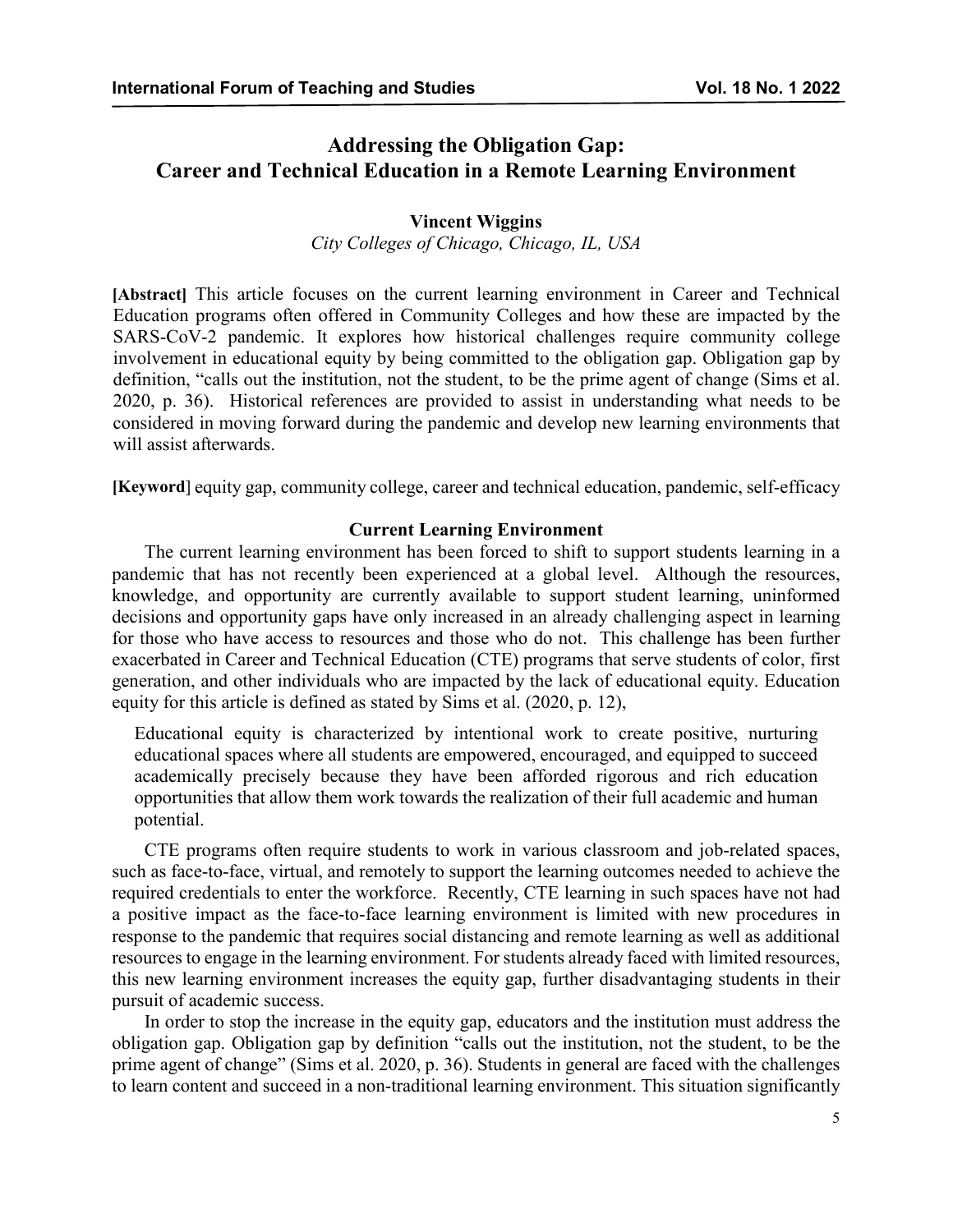impacts CTE students who are in programs that require compliance with industry standard guidelines to complete hands-on and internships as part of obtaining the credential in an CTE program. In addition, the current environment also impacts students' concern about continuing in an industry that was significantly impacted by the pandemic; however, recent labor data support that CTE programs will continue to grow as there is a significant societal need for employees in career fields that are supported by CTE programs. The majority of CTE programs are offered in community colleges with open enrollment that provide opportunities for students to achieve their academic and career goals.

# **Demographics of Community College Students and the Obligation Gap**

The demographics of the students who attend community colleges are diverse and inclusive. The student population is significantly more diverse compared to those of other higher education institutions as identified. Forty-one percent of undergraduate students attended community college in the Fall of 2019 according to an American Association of Community College reports (2022). Community colleges also have a significant number of students enrolled who are considered at risk, reported as 53% Hispanic, 43% Black, 56% Native American, 39% First Generation, and 73% Financial Aid recipients. Given these statistics, community colleges have the opportunity to lead the change in the equity gap. However, historically and currently, that continues to be a major challenge for community colleges.

Community colleges started out to support individuals to receive education after high school; however, a significant level of politics limited this goal, and this barrier continues to exist as community colleges lack the focus to identify and act on the obligation gap. As a result, the institutions have not fully met the challenge to support their diverse students. Community colleges continue to face the challenge of providing an inclusive learning environment that includes developing learning spaces and resources to support their students that include students in CTE programs that often have rigorous requirements including state, national, and industry accreditation requirements.

### **Historical Information of Community Colleges**

Community colleges were created to provide access to higher education for all students; especially students who might not have other options. The number of community colleges has continued to grow in the United States since the start of the Joliet Junior College, which was the first community college established in 1901 (American Association of Community College, 2022; Illinois Community College Board, 2022). The Community College Act of 1965 delineates the long-term and continued support for community colleges. Several presidents of the United States have recently considered options to provide free community college education (The White House, Office of the Press Secretary, 2022). Although this has not come to pass, community colleges continue to successfully provide students the opportunity to achieve their academic and career goals.

The community college evolved from at least seven sources of educational innovation. Two began in the 1880s and 1890s, i.e., community boosterism and the rise of the research university. Three came from the educational reforms of the Progressive Era (1900–1916), i.e., the advent of universal secondary education, the professionalization of teacher education, and the vocational education movement. The final two, open access to higher education and the rise of adult and continuing education and community services, were primarily post–World War II developments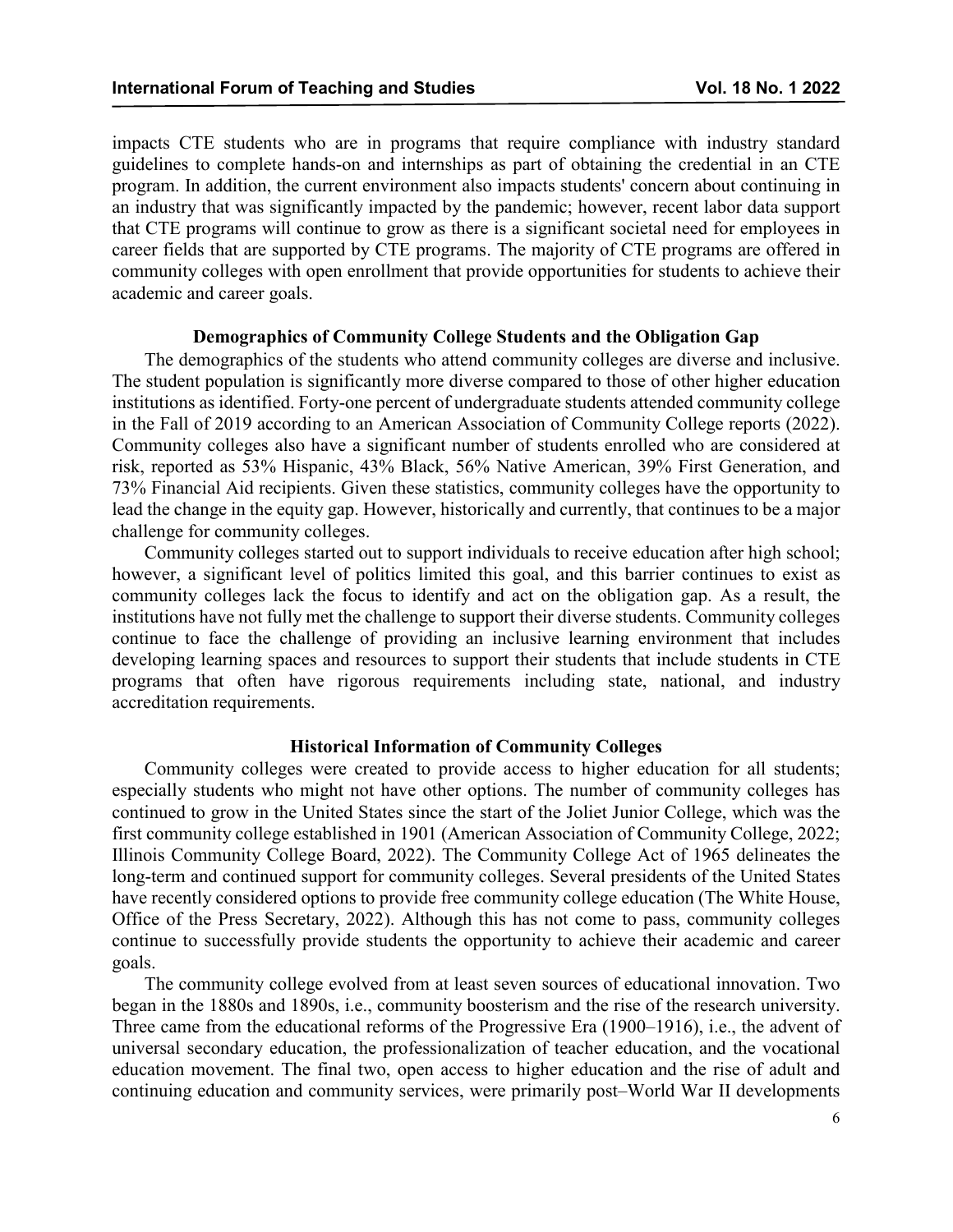(American Association of Community Colleges, 2022; Illinois Community College Board, 2022; Levinson, 2005). The origins of these innovations can still be seen in the current community colleges.

# **Career and Technical Education (CTE) Programs**

Career and Technology Education (CTE) programs are academic programs which provide student credentials to have a career in specific industries prior to receiving a bachelor's degree and possibly an associate degree. CTE Programs have existed early in the United States learning environment and have adjusted as needed throughout its history.

**The Awakening (1776-1826)** - The right to a free public education for children was stressed early in the United States as there was a need to educate future leaders. Apprenticeships were giving way to formal schooling in certain trades.

**Independent Action (1826-1876)** - In the early 19th century, the workforce and the public education system started to work together to create a continuous stream of workers for different jobs. Schools specializing in training students to enter a certain area of the workforce started to open their doors, creating the basic framework for career and technical education.

**The Vocational Education Age Emerges (1876-1926)** - The first manual training school, established in St. Louis, Missouri, in 1879, set the foundation for modern career and technical education. The school combined hands-on learning with classroom learning. Bills passed to support career and technical education are explored.

**Coming of Age (1926-1976)** - The first mass acceptance of career and technical education came after World War I and the movement spread in the years that followed. Career and technical education expanded to include adult education and retraining citizens to re-enter the workforce. World War II caused a surge in career and technical education as technical skills were needed for defense purposes. (Association for Career and Technical Education)

Currently, CTE prepares secondary, postsecondary, and adult students with technical, academic and employability skills for success in the workplace and in furthering their education (Association for Career and Technical Education, 2022). Health Science, Information Technology, Manufacturing, Hospitality, Agriculture, Human Services, and Construction are several of the major areas that are part of CTE programs (Association for Career and Technical Education, 2022).

Students who participate in CTE programs in community colleges often seek an opportunity that includes creating a solid foundation to achieve their lifelong goals. These students are often in the at-risk category of demographics in higher education and primarily include students of color and first generation. The students in this demographic are also significantly more often faced with daily challenges such as limited resources and less flexibility in schedule to attend classes in person. However, the same students are usually resilient in taking on the challenges to overcome multiple options to achieve a better living and seek out options to further their education and career goals.

# **Instructional Technology**

Instructional technology has become essential in teaching and learning as it provides opportunities that are not offered in the same ways as in face-to-face learning environments. Instructional technology includes the use of software and hardware to support learning. Instructional technology provides for flexibility in delivery of content that might not be possible in a face-to-face environment. The integration of instructional technology in education has existed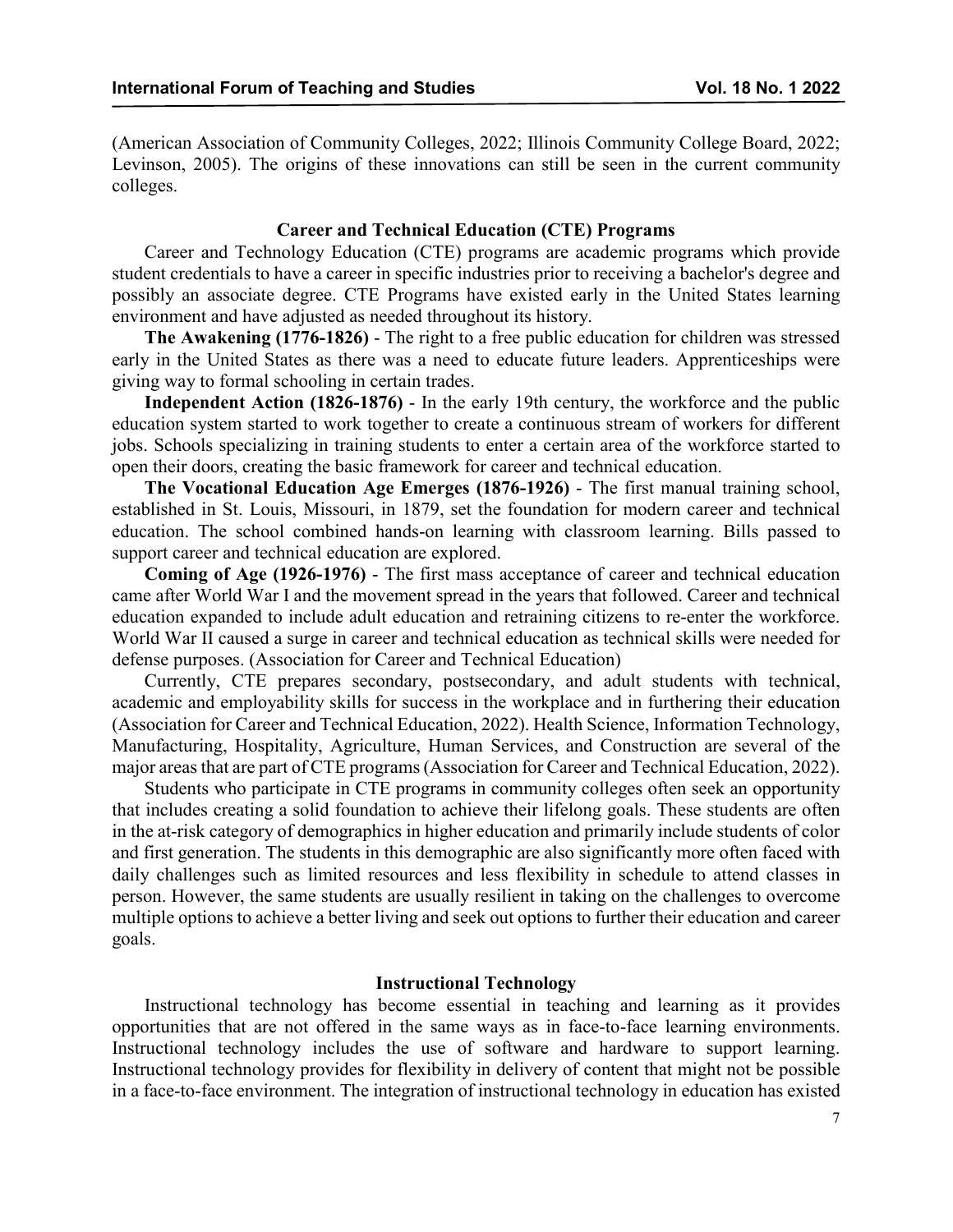for a long period of time and has demonstrated significant success in student learning (Anglin, 2011; Damarin, 1998).

Instructional technology started in the 1920's when visual media was used along with other technological tools to support the learning environment. In the 1930's and 1940's, the addition of audio was included with visual instruction as industrial training increased and the need for rapid military training as part of WWII. In 1950's B.F. Skinner initiated the focus on programmed instruction that further solidified the use of technology in learning. From that time to the current, there has been a rapid adaptation and integration of instructional technology in the learning environment to support student's academic success (Association for Educational Communications and Technology)

Historically, instructional technology has not been inclusive of diversity. Although the research has identified a direct connection between access to instructional technology and students' academic success, studies have also identified a cultural bias based on the inclusiveness gap between the developers and the users (Chen, 2007; Chisholm, 1995). Research has identified and continues to identify that technology exists in a culture that often does not include people of color and working-class individuals who are usually first-generation students and women (Chen, 2007; Chisholm, 1995). Research continues to identify this lack of inclusiveness as a disadvantage to these at-risk students.

Historical and current research shows a direct connection between access to instructional technology and students' academic success (Bollash, 2013; Collins & Halverson, 2009; Hyland & Kranzow, 2011). Research identifies the effective use of instructional technology to provide students the opportunity to experience additional learning outside of the classroom. These strategies include access to real life experiences that might not be possible in a traditional classroom, support software to reinforce the content that is provided in the classroom, and flexibility to access content provided during and beyond the scheduled class time.

The use of instructional technology is limited in CTE programs. There has been some development in instructional technology and hardware that include simulation software; however, it is not at a level to support the needs of the students in CTE programs. Two of the major challenges related to instructional technology is limited access to the software and hardware to support students in CTE programs and the exclusion of the culture of students who are considered at risk in the instructional technology.

# **Historical Challenges for Students Who Are Considered at Risk**

Throughout the history of the United States with its racist structures and behavior, students who are considered at risk have been faced with challenges in the traditional learning environment, such as minoritizing them as intellectually inferior to those of privileged European descent. These challenges also include community college students' experience (Pickett, 1998). Some would argue that all children are at risk in some way or another, while others emphasize that some children face much higher risks than do other children. For example, children are seen as at risk if they are disabled, have low self-esteem, or have been abused.

Alternatively, research supports that the community and institution should not view children as being at risk but create environments to support students' academic success (Baldwins et al., 2011; Bollash, 2013). Anderson Moore (2006) states, "It is critical to note that *at risk* is a concept that reflects a chance or a probability…It is valuable for programs to understand the levels of risk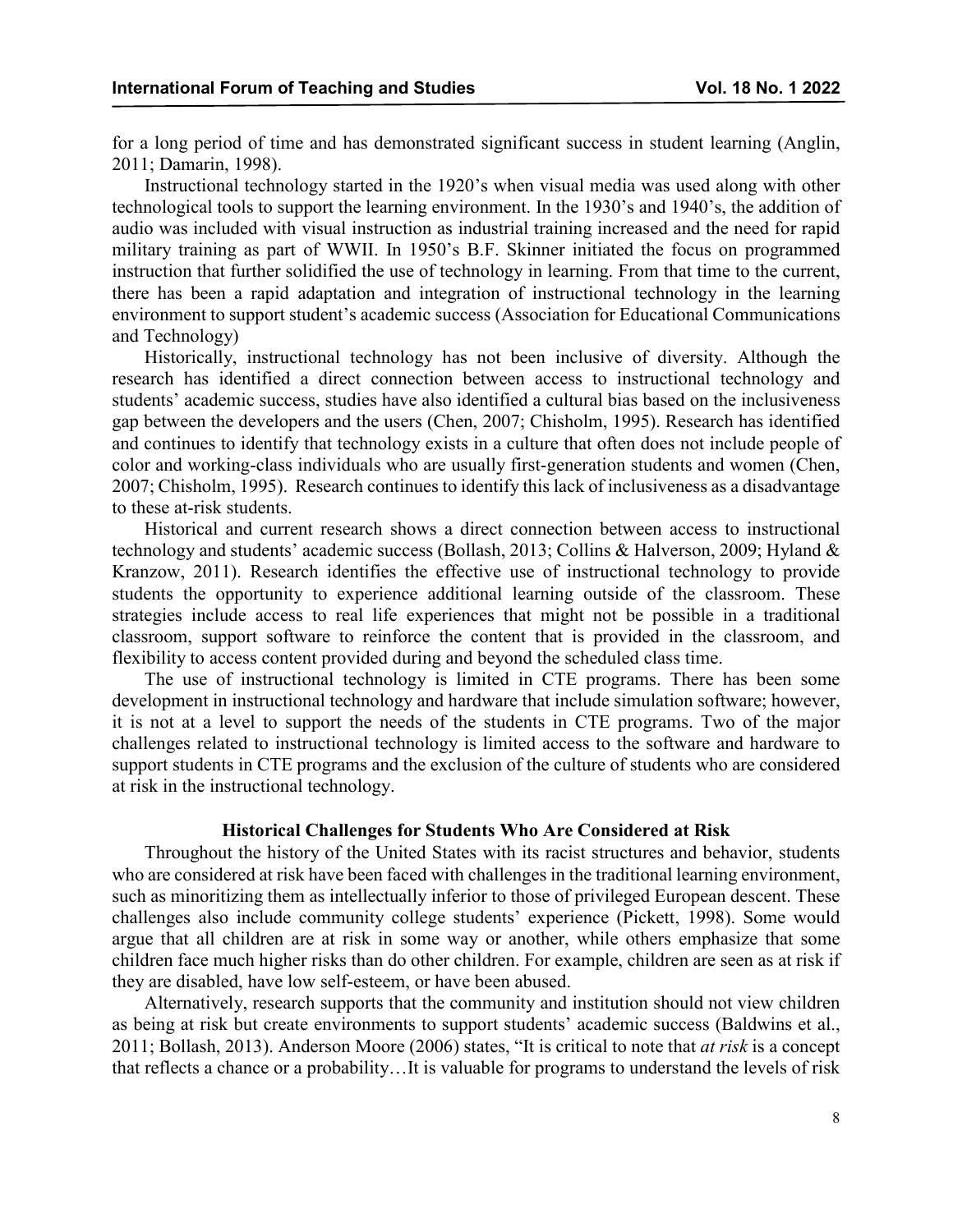and protective factors in their program clients, as well as of their potential clients. Such understanding can help in developing programs and also in obtaining funding for them."

# **Perspectives to Consider Changing in Equity Gap**

#### *Introduction - Perspectives*

There are multiple challenges when trying to address the equity gap related to students' success in their academic career. It is important for leadership of education institutions to take on the challenge to address the equity gap by being intentional in committing to the obligation gap. This requires a shift in how the role of education educational institutions is currently defined. Individuals in educational institutions must focus on being student-centered, which will include taking operational steps. As suggested by Sims, et al. (2020), that includes acts of genuine care, a call to civic consciousness, and brave leadership.

One approach for professionals in educational institutions is to act with genuine care by identifying and strengthening students' attributes related to self-efficacy. Such key attributes are often found in students who have a successful academic career and these can be supported and further developed. Reorganizing educational institutions to implement student-centered methods leads to empowerment of students. This requires brave leadership in increasing civic consciousness when developing transformative educators and culturally sensitive institutions (Sims, et al., 2020).

Some of the attributes that provide support for students are grounded in social cognitive theory. Bandura's (1986) insight provides a perspective on how we might consider these attributes. Bandura and other researchers (Bandura, Martinez-Pons & Zimmerman, 1992) intentionally consider how different individuals might be successful in the same environment. They advocate addressing individual student needs to support successful outcomes for each one. The important aspects in determining the different needs of individuals in the same learning environment is selfefficacy. Three specific areas that focus on self-efficacy are self-directed learning, career aspiration, and computer self-efficacy.

### *Self-Directed Learning*

Self-directed learning is defined as an individual level of independence to achieve short- term and long-term goals. Students who have a higher level of being self-directed often succeed in their academic career. Malcolm Knowles (1975) was instrumental in the development and understanding this concept that focuses on individuals to evaluate their learning needs and develop self-directed inquiry that involves the teachers understanding their role in supporting individual student's academic goals and learning styles and preferences. One of the most often identified models that expanded on Knowles' concept is self-directed learning created by Grow (1991/1996, 2022). Dr. Grow created a model that clearly identified the role of the student and teacher with the understanding that it was not an overall assessment, but an approach to assess students' needs at different levels that could vary based on the different goals the students were seeking to achieve.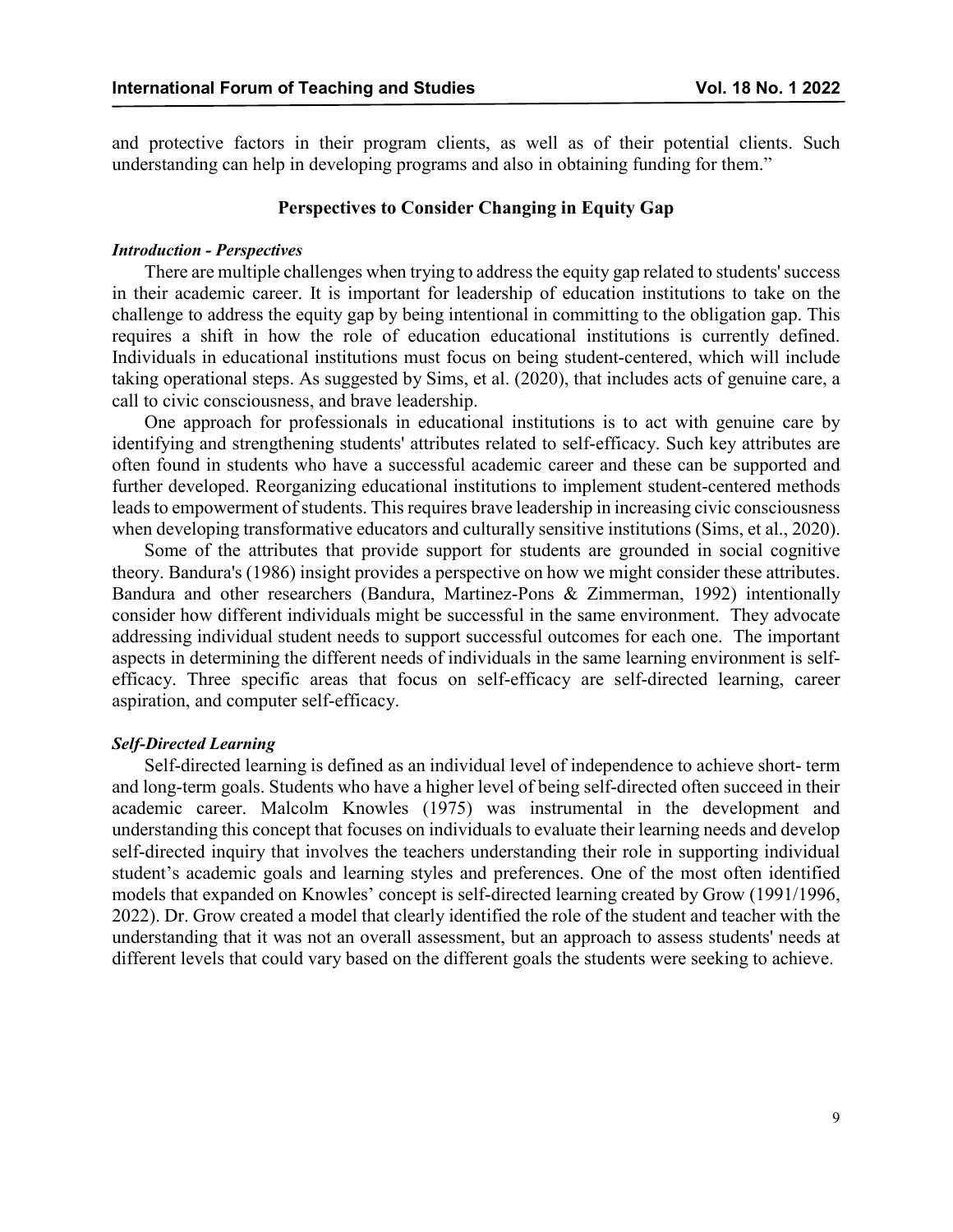| Stage   | Student       | Teacher      |
|---------|---------------|--------------|
| Stage 1 | Dependent     | "The Expert" |
| Stage 2 | Interested    | Motivator    |
| Stage 3 | Involved      | Facilitator  |
| Stage 4 | Self-directed | Delegator    |

Levels of self-directed learning (Grow, 1991)

Stage one identifies the need for students to have a teacher be more intentional in sharing information in more detail because the students have an extensive gap in the topic to succeed. Stage 2 and Stage 3 identify a space in which a student has a basic understanding of the topic but has not become an expert in assessing the gaps and seeking solutions. In these stages, it is important that the teacher is not micromanaging the student to provide motivation and facilitate the learning experience to further empower the student. Stage 4 identifies the need to provide support even when students understand how to navigate the learning experience; however, it identifies the need for the teacher to continue to support the student as needed to be successful in an academic career. In this stage, the teacher is truly empowering the student to advance and succeed in their long-term and short-term goals while reinforcing the student's confidence to continue to be successful. Other research has also identified the success of self-directed learning as a significant indicator for students' academic success and achievement of other goals (Cox, 2002; Gibbons, 2002; Guglielmino, 1978; Guglielmino & Guglielmino, 1991; Guglielmino & Guglielmino, 2003; Guglielmino & Guglielmino, 2003).

#### *Career Aspiration*

Career Aspiration is defined as the motivation for an individual to achieve career goals. Students who have a higher level of career aspiration often achieve their career goals. A tool that has been successful in assessing students' Career Aspiration is the *Career Aspiration Scale* (CAS) developed by O'Brien (1996, 1997). The tool is used for self-reflection by individuals in the areas of career goals, leadership skills, motivation to advance in career goals, and seeking out professional development (O'Brian et al., 1997).

CAS uses a Likert type scale representing the participants' self-reflection on their agreement with the ten statements affiliated with career aspiration. The lowest point is zero that identifies the statement is not all true as it relates to the participant and the highest point is 4 that identifies the statement is very true of the participant. Other research has identified that students with a higher level of career aspiration aligns with student's efficacy to achieve career goals (Bikkos et al., 1997; Tovar-Murray et al., 2012).

#### *Computer Self-Efficacy*

Computer self-efficacy is defined as an individual's level of comfort in using technology to complete tasks. Students who have a higher level of computer self-efficacy successfully utilize technology to achieve short-term goals. Murphy's scale assesses students' comfort in using technology (Coover, Murphy, & Owens, 1989). The scale is based on participant's self-assessment in answering 35 questions on a Likert type scale based on the level of truth that the questions align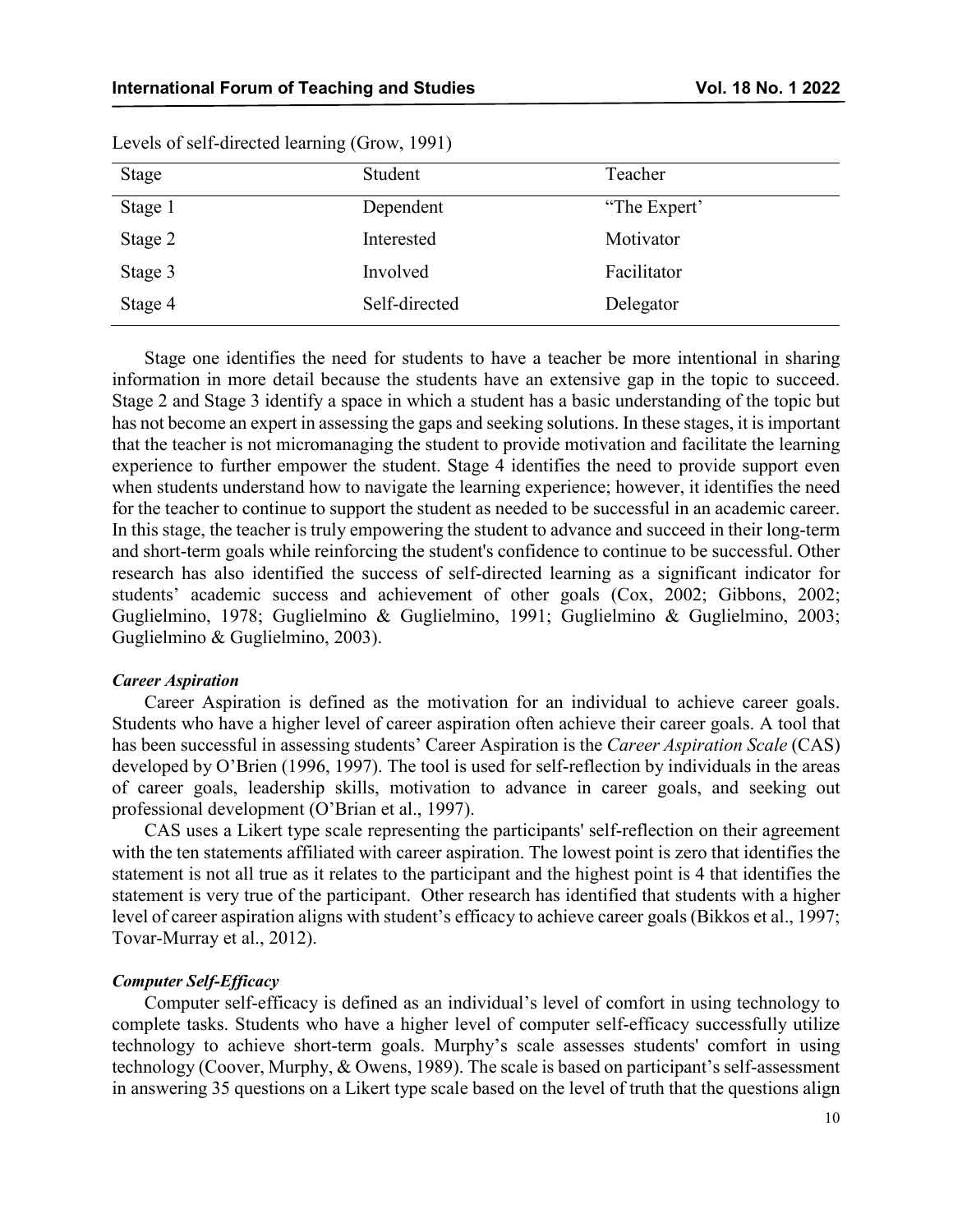with the participant. Research supports the higher level a student's computer self-efficacy, the more effective they are in using technology to support their academic success (Peirce, 2002).

#### **Summary - Perspectives**

Using multiple lenses of self-efficacy forces a better understanding of being student-centered and addresses the needs of students from multiple aspects. In addition, the use of multiple lenses can also assist in identifying if specific demographics emerge in the various aspects of selfefficacy. This information can assist in focusing on the students in those demographics and understanding how to challenge the current institution structure to address these needs. It can provide leadership with insights of how structures and approaches can repeatedly create inequality for a specific demographic of students. Research has proven success when taking this multiple lens approach (Baldwin, 2011; Duerr, 2014; Dassance, 2011). It is important to note that what is presented in this article are only suggestions for developing an operation plan to start the process to address the obligation gap. The lenses presented are not to be seen as a means to a short-term solution that requires a long-term effort to address the historical constructs that currently exist.

#### **Conclusion**

### *Moving Forward: Community College Role in Supporting CTE Students*

As the equity gap continues to widen during the pandemic, it is even more important in our current learning environment for community colleges to be intentional to focus on the obligation gap. This focus is even more critical for Career and Technical Education (CTE) programs as students seek opportunities to achieve their academic and career goals; especially students who are considered at risk. It is important for community colleges to be intentional in supporting students who are considered at risk. As stated by Taylor-Mendoza (2020), "Minding the obligation gap, on the other hand, puts the responsibility on the educational institutions to be student-centered when designing academic experiences for the communities they serve." (p. 36)

The best approach for educational institutions to operationalize the process is following the suggestion by Sims et al (2020) that includes the following operational steps: 1) Acts of genuine care, 2) A call to civic consciousness, 3) Brave leadership that inspires and produces transformative educators.

These steps identify a critical aspect of education that remains an issue: being genuinely caring and brave leaders to make conscientious decisions in making the learning space transformative to further increase academic success gaps, moving away from the historically crippling environments and actions of education institutions and professionals. Oftentimes, such change can seem abstract and daunting without the understanding of where to start. This overwhelming feeling can often lead to making decisions that are not student-centered but led by a political or myopic approach.

An approach to offset this error in operationalizing a plan is to look at it from a self-efficacy approach that considers the student's experience and reflection. This approach would intentionally consider how different individuals might be successful in the educational institution and hold the institution and its leaders accountable in addressing the various needs and support successful academic outcomes for each individual. Self-directedness, computer self-efficacy, and career aspirations are three aspects in developing self-efficacy that have clearly been identified as contributing to successful students' academic achievement. These same aspects have become prominent and critical in the new learning environment during the pandemic. These aspects of the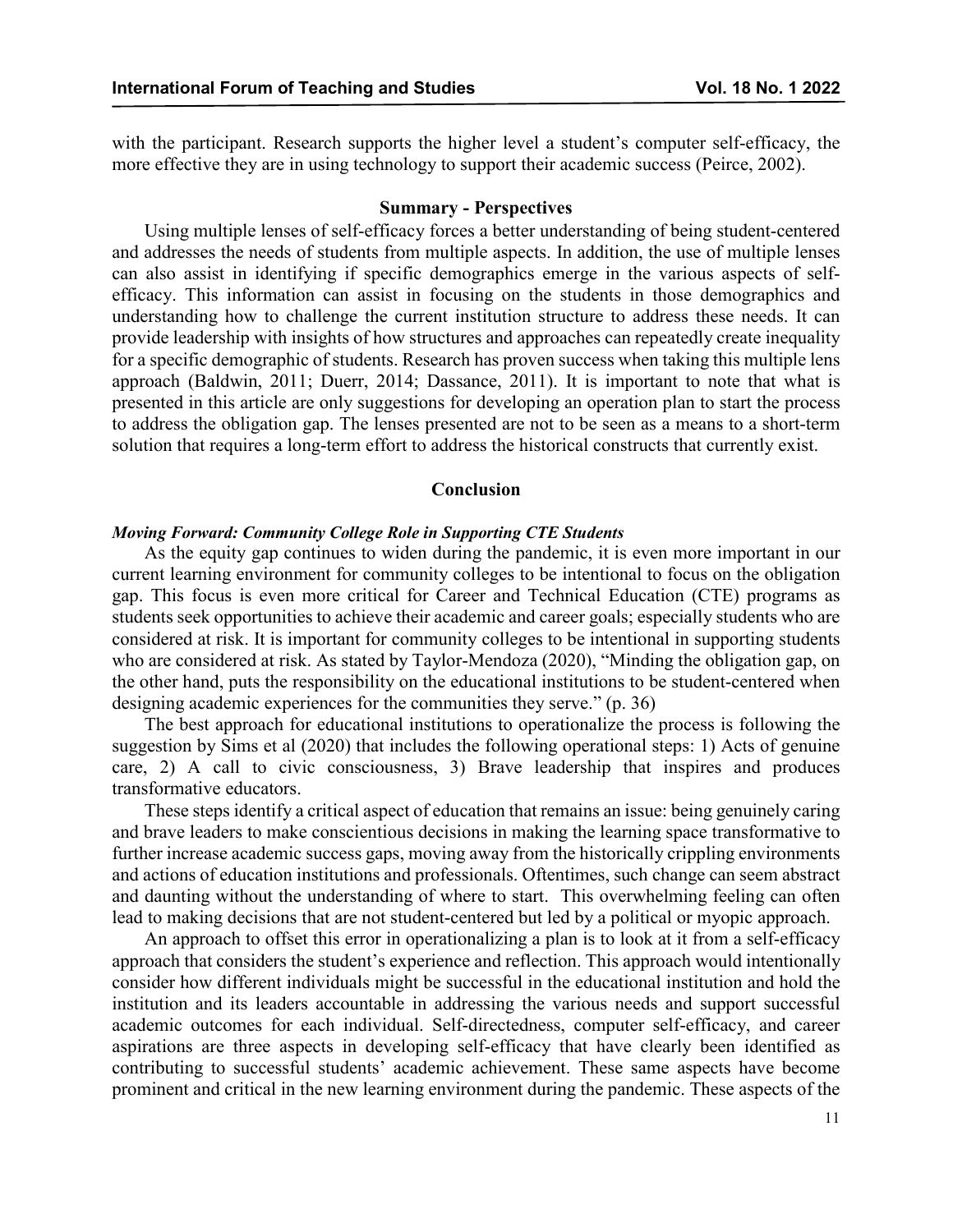equity gap identified by the tools are being significantly impacted during the current pandemic and can be useful in approaching a solution to our new learning environment in CTE and other educational programs.

### **References**

- Anderson Moore, K. (2006). Defining the term 'At Risk'. Brief research to results. *Child Trends*. Publication #2006-12. https://www.childtrends.org/staff/kristin-anderson-moore
- American Association of Community Colleges. (2022). *American Association of Community Colleges History.* www.aacc.nche.edu.
- Anglin, G. (2011). *Instructional Technology: Past, Present, and Future.* Santa Barbara, CA. ABC-CLIO, LLC.
- *Association for Career and Technical Education History*. (2022). Association for Career and Technical Education: https://www.acteonline.org.
- Association for Educational Communications and Technology. (2022). www.aect.org
- Bandura, A. (1986). *Social foundations of thought and action: A social cognitive theory.* Prentice-Hall, Inc.
- Bandura, A., Martinez-Pons, M., & Zimmerman, B. (1992). Self-motivation for academic attainment: The role of self-efficacy beliefs and personal goal setting. *American Educational Research Journal. 29*(3), 663 – 676.
- Baldwin, C., Bensimon, E., Dowd, A., & Kleiman, L. (2011). Measuring student success. In R. Head (Ed.), *Institutional effectiveness (Vol. 153 (Spring)).* San Francisco,CA: Jossey-Bass.
- Bikos, L., Flores, L., Heppner, M., & O'Brien, K. (1997). The Career Counseling Self Efficacy Scale: Instrument development and training applications. *Journal of Counseling Psychology, 44*, 20-31.
- Bollash, M. (2013). *Remedial learners in a community college setting contribute to their own academic success: Identifying effective teaching and learning strategies, delivery methods and instructional technologies for remedial learners.* (Dissertations & Theses #1348693610). ProQuest.
- Chen, C. (2007). Cultural diversity in instructional design for technology-based education. *British Journal of Educational Technology, 38(6),* 1113-1116.
- Chisholm, I. (1995). Computer use in a multicultural classroom. *Journal of Research on Computing in Education, 28(2),* 163 - 174.
- Collins, A. & Halverson, R. (2009). *Rethinking education in the age of technology*. Teachers College Press.
- Coover, D., Murphy, C., & Owens, S. (1989). Development and validation of the computer self-efficacy scale. *Journal of Computer Based Instruction, 20(1),* 63-75.
- Cox, B. (2002). The relationship between creativity and self-directed learning among adult community college students (Unpublished doctoral dissertation, University of Tennessee).
- Dassance, C. (2011). The next community college movement? *New Directions for Community Colleges, 156,* 31 – 39.
- Damarins, S. (1998). Technology and multicultural education: The question of convergence. *Theory into Practice,* 37(1), 11–19.
- Duerr, W. (2014). *Examining the relationship between career college students' readiness for self-directed learning and academic persistence.* (Dissertations & Theses #1618232971). ProQuest.
- Gibbons, M. (2002). *The self-directed learning handbook*. John Wiley & Sons, Inc.
- Grow, G. O. (1996). Teaching learners to be self-directed. *Adult Education Quarterly, 4* (3), 125-149.
- Guglielmino, L. (1978). Development of the self-directed learning readiness scale. (Doctoral dissertation, University of Georgia). *Abstracts International, 38*, 6467A.